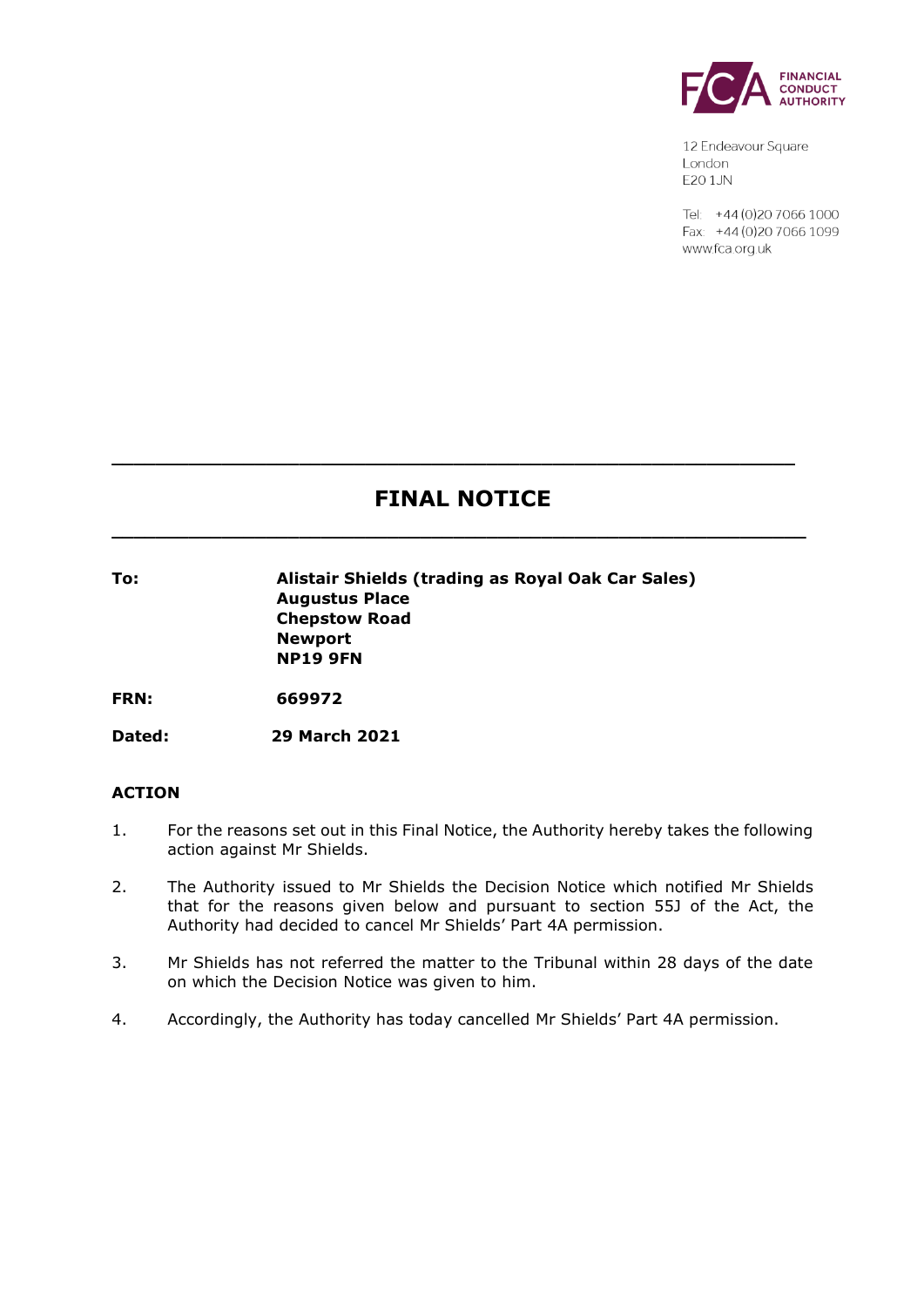/cont…

#### **DEFINITIONS**

5. The definitions below are used in this Final Notice:

"the Act" means the Financial Services and Markets Act 2000;

"the Authority" means the Financial Conduct Authority;

"the Decision Notice" means the Decision Notice issued by the Authority to Mr Shields dated 26 January 2021;

"the Overdue Balance" means the total outstanding sum of £156.19, owed by Mr Shields to the Authority for annual fees and levies for the period 1 April 2019 to 31 March 2020, which was due for payment by 6 December 2019;

"the Principles" means the Authority's Principles for Businesses;

"Mr Shields' Part 4A permission" means the permission granted by the Authority to Mr Hamilton pursuant to Part 4A of the Act;

"the suitability Threshold Condition" means the threshold condition set out in paragraph 2E of Schedule 6 to the Act;

"the Threshold Conditions" means the threshold conditions set out in Schedule 6 to the Act;

"the Tribunal" means the Upper Tribunal (Tax and Chancery Chamber); and

"the Warning Notice" means the Warning Notice issued by the Authority to Mr Shields dated 29 December 2020.

## **REASONS FOR THE ACTION**

- 6. On the basis of the facts and matters and conclusions described in the Warning Notice, and in the Decision Notice, it appears to the Authority that Mr Shields is failing to satisfy the suitability Threshold Condition, in that the Authority is not satisfied that Mr Shields is a fit and proper person having regard to all the circumstances, including whether Mr Shields managed his business in such a way as to ensure that his affairs were conducted in a sound and prudent manner.
- 7. Mr Shields has failed to pay the Overdue Balance and he has not been open and co-operative in all his dealings with the Authority, in that Mr Shields has failed to respond to the Authority's repeated requests for him to pay the Overdue Balance, and has thereby failed to comply with Principle 11 of the Principles and to satisfy the Authority that he is ready, willing and organised to comply with the requirements and standards of the regulatory system.
- 8. These failures, which are significant in the context of Mr Shields' suitability, lead the Authority to conclude that Mr Shields has failed to manage his business in such a way as to ensure that his affairs are conducted in a sound and prudent manner, that he is not a fit and proper person, and that he is therefore failing to satisfy the Threshold Conditions in relation to the regulated activities for which he was granted a Part 4A permission.